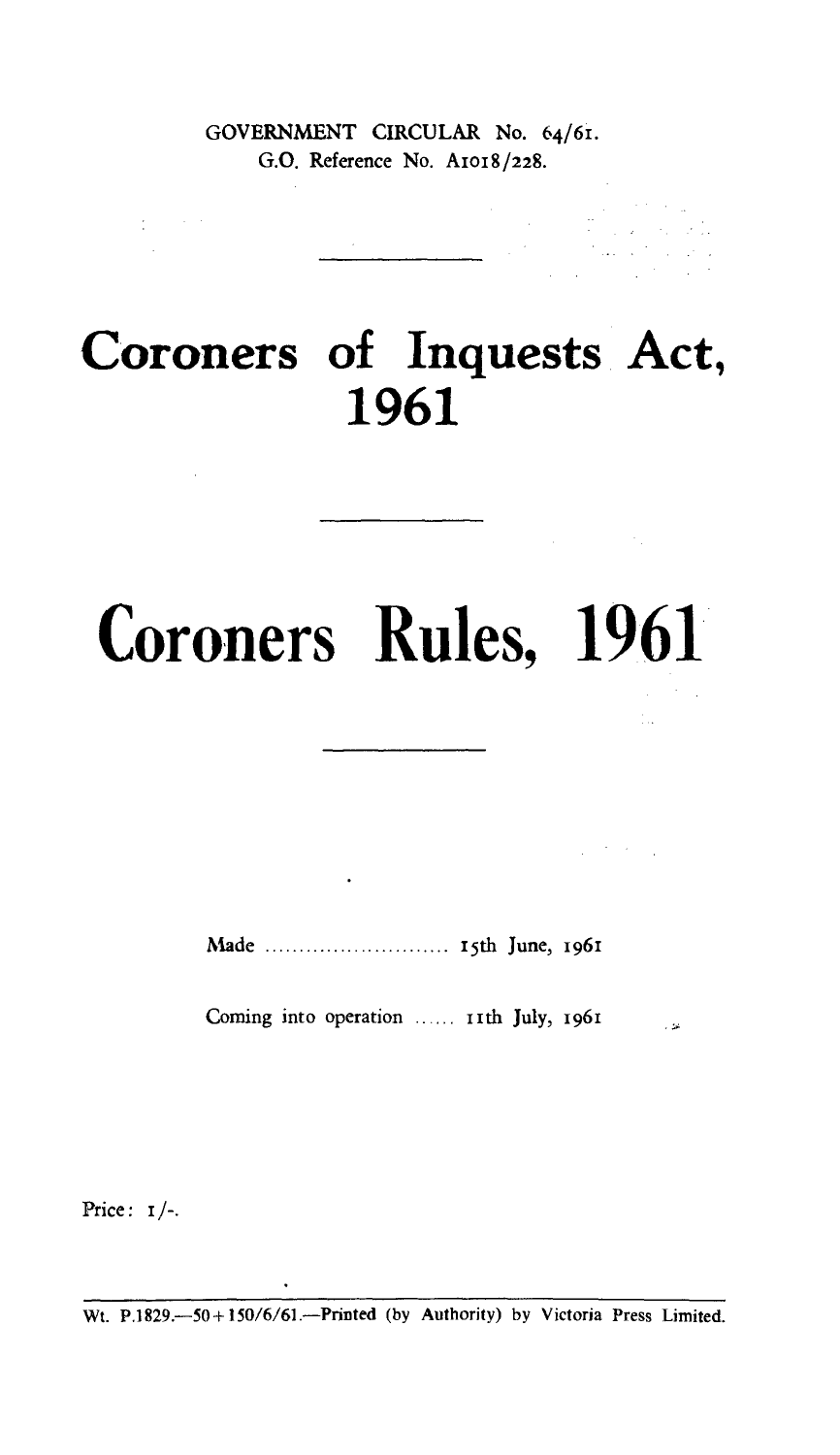#### CORONERS OF INQUESTS ACT, 1961

#### CORONERS RULES, 1961

I, SIR RONALD HERBERT GARVEY, K.C.M.G., x.c.v.o., M.B.E., Lieutenant Governor of the Isle of Man, in exercise of the powers conferred upon me by section thirty-two of the Coroners of Inquests Act, 1961, and of all other powers me in this behalf enabling, DO, after consultation with the Deemsters, make the following Rules :-

1. These Rules may be cited as the Coroners Rules, 1961, and shall come into operation on the date the Rules are approved by Tynwald.

2. Every person serving as a juror at an inquest by a Coroner shall be entitled to be remunerated for his services at the rate of  $f<sub>i</sub>$  is. od. for every day he serves on such Jury. Payments to jurors shall be made by the Treasurer of the Isle of Man out of the General Revenue of this Isle.

3. Where a Coroner or a Deputy Coroner or Acting Coroner has fixed a date for the holding of an adjourned inquest, any one of them whose duty it would be to hold an inquest if the inquest had not been begun may, at any time before the date so fixed, alter the date fixed and shall then give notice of the alteration to any person who has been required to attend the adjourned inquest.

4. Where a Coroner has required any person to attend either as a witness or as a juror at an adjourned inquest, whether without further notice or conditionally on receiving further notice, if subsequently the coroner decides that it is unnecessary for that person to attend the adjourned inquest the Coroner shall give notice to him that he is not required to do so.

5. (1) Where a Coroner issues an Order authorising burial he shall give the order to the relative of the deceased or other person who is about to cause the body to be buried, or to the undertaker or other person having charge of the funeral.

(2) Every such Order shall have a detachable portion on which the person effecting the disposal of the body can insert the notification which by section  $\zeta$  (1) of the Civil Registration and Dissenters Marriage Act, 1933, he is required to deliver in the manner prescribed under that Act to the Registrar of Births and Deaths.

6. The forms set out in the Schedule to these Rules, or forms conforming thereto as nearly as may be, may be used in cases in which they are applicable, and in other cases forms to the like effect, or as nearly as may be, may be used.

GIVEN under my hand this 15th day of June, 1961.

#### R. H. GARVEY,

Lieutenant Governor.

S. J. KNEALE.

B. W. MACPHERSON.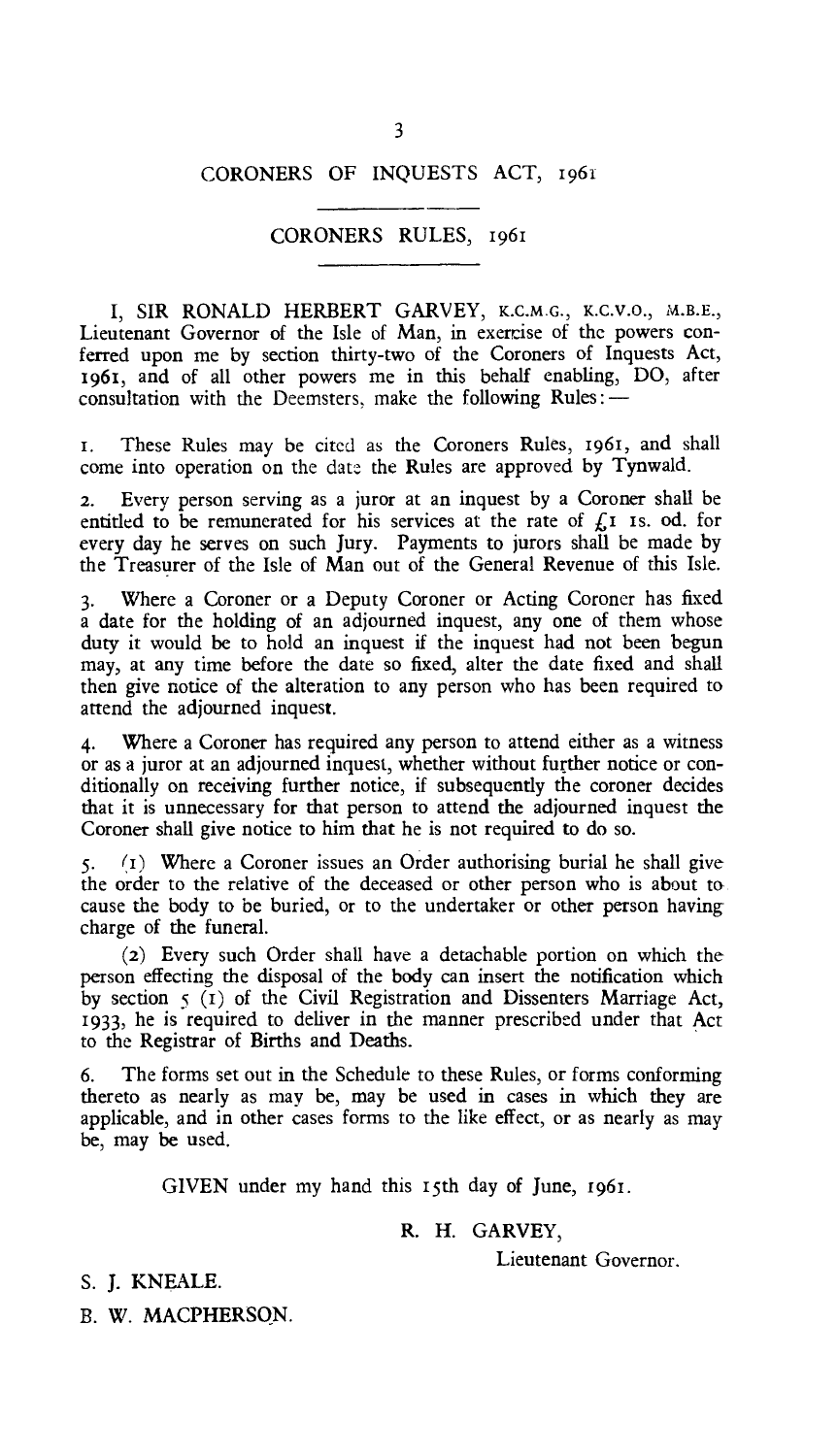#### SCHEDULE

#### I.

## FORM OF DECLARATION OF OFFICE OF DEPUTY OR ACTING CORONER.

 $\frac{1}{2}$  of do hereby swear that I will faithfully discharge the duties of deputy [acting] Coroner of the Isle of Man. So help me God.

2.

#### FORM OF OATH TO BE ADMINISTERED TO JURY.

You, and each of you, swear by Almighty God that you will diligently enquire into all such matters as shall be laid before you touching the death of one of whose body you shall if you of whose body you shall, if you wish it, have the view, and that you will a true verdict give according to the evidence and to the best of your skill and knowledge.

3.

#### FORM OF INQUISITION.

#### ON AN INQUEST HELD WITH A JURY.

An Inquisition taken for Our Sovereign Lady the Queen at in the of the  $\frac{1}{2}$  on the  $\frac{1}{2}$ in the of on the on the only on the only of the only on the only on the only on the only on the only on the only of  $\mathbb{R}^n$ day of before before Coroner for holding Inquests of Death for the Isle of Man upon the oath of

good and lawful men of the Sheading of duly sworn to enquire for Our Sovereign Lady the Queen, as to the death of on view of h body; and those of the said body; and those of the said Jurors whose names are hereunto subscribed upon their oaths do say:—

That the body of a male now lying dead [ which on the day of lay dead] at in the day of the set of the contract of the contract of the contract of the contract of the contract of the contract of the contract of the contract of the contract of the contract of the contract of t is that of (here insert the particulars required by the Registration Acts) and that he died on the distribution of the day of the day of the day of the day of the day of the day of the day of the day of the day of the day of the day of the day of the day of the day of the day of the day of the day of the at from (here insert cause of death) sustained on the day of death) sustained on the at (here set out circumstances of death, as for example :  $-$ )

MISADVENTURE (1) by misadventure, when the motor car which he was driving collided with a stone wall.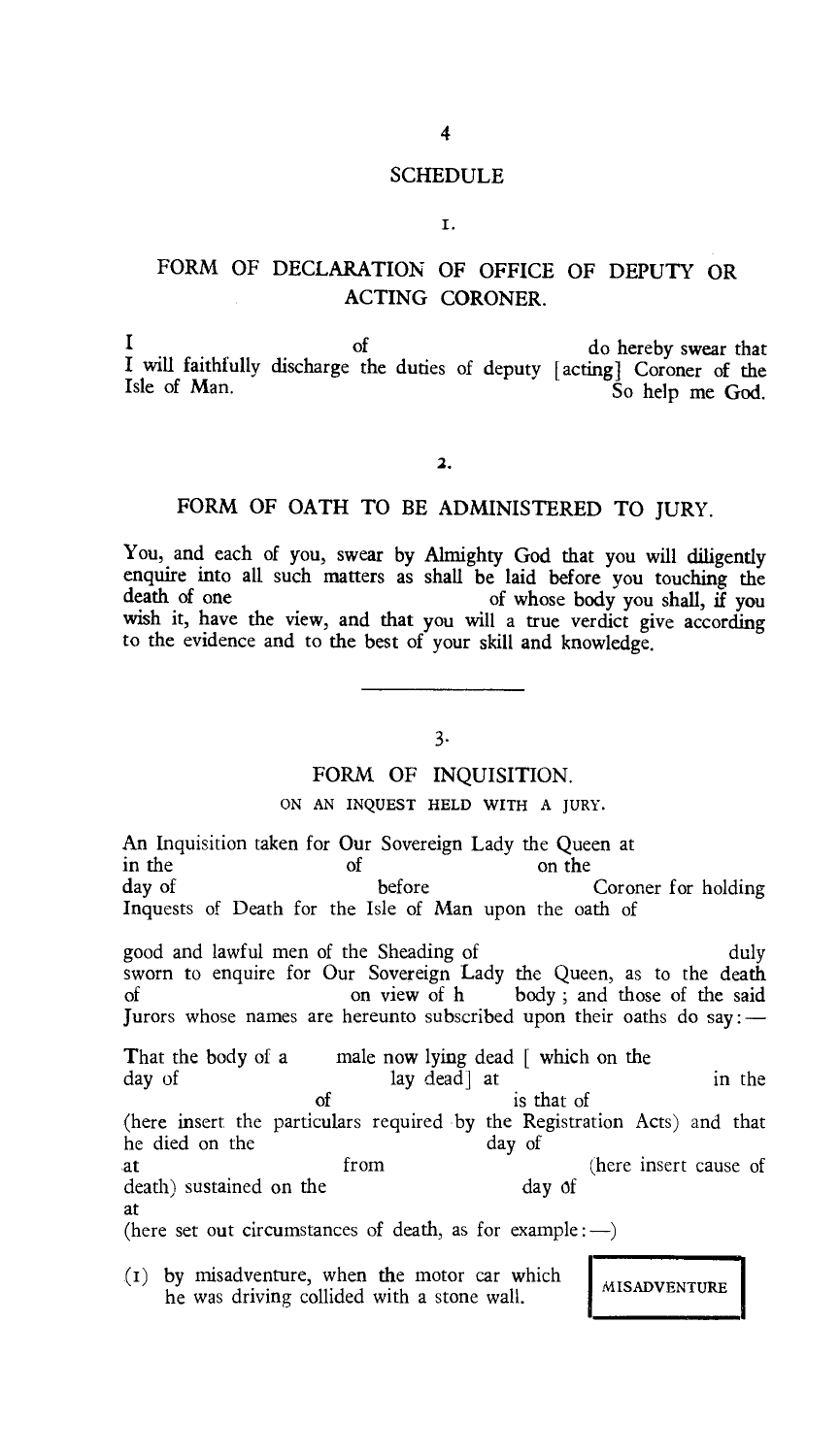(2) when, whilst walking on the road, he was knocked down by a motor car driven by  $\delta$ such injuries having been caused by the culpable negligence of the said

(3) when of unlawfully and feloniously killed the said without malice aforethought.

- $(4)$  when he was murdered by  $\blacksquare$  MURDER of
- (5) when of by her unlawful and wilful act [or omission] caused the death of her newly born child, but at the time of the act [or omission] she had not fully recovered from the effect of giving birth to such child and by reason thereof the balance of her mind was disturbed and that she was guilty of infanticide.
- (6) when he took h own life  $[at a time]$  when the balance of h mind was diswhen the balance of h mind was dis-  $\parallel$  SUICIDE turbed].

In Witness whereof the Jurors aforesaid have hereunto subscribed their names the day and year first before written

The said Jurors delivered the above as their Inquisition to me in the premises

Coroner.

4.

#### FORM OF INQUISITION.

ON AN INQUEST HELD WHOLLY WITHOUT A JURY.

An Inquisition taken for our Sovereign lady the Queen at

in the of of the of

on the day of by me Coroner for holding Inquests of Death for the<br>of on view Isle of Man as to the death of of  $h$  body. body.

Whereupon I find as follows: —

That the body of a male now lying dead, etc. (and continue as in Form 3 as appropriate, as far as the words " In Witness Whereof " etc.).

**MANSLAUGHTER VOLUNTARY MANSLAUGHTER** 

**INVOLUNTARY** 

**[INFANTICIDE**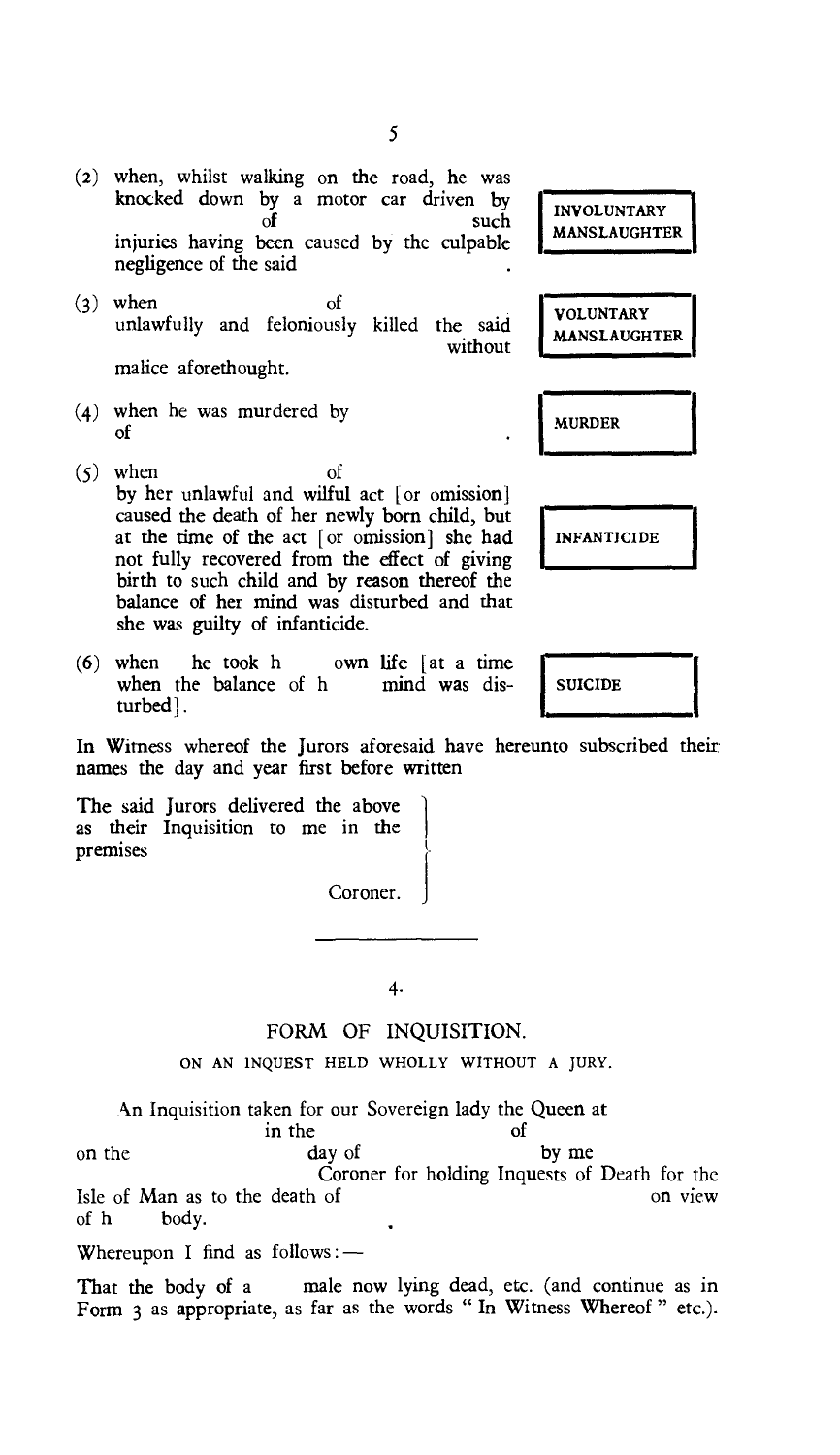#### 5.

#### FORM OF INOUISITION.

ON AN INQUEST, PART OF WHICH IS HELD WITHOUT A JURY.

#### An Inquisition taken for our Sovereign Lady the Queen at

in the of of  $\frac{1}{2}$  of  $\frac{1}{2}$  of  $\frac{1}{2}$  of  $\frac{1}{2}$  of  $\frac{1}{2}$  of  $\frac{1}{2}$ on the day of before me Coroner for holding Inquests of Death for the Isle of Man, without a Jury and afterwards, there having appeared to me to be reason for summoning a Jury, upon the<br>of upon the oath of upon the oath of good and lawful men of the Sheading of duly sworn to enquire for Our Sovereign Lady the Queen as to the death of<br>on view of h body, and those of the body, and those of the said Jurors whose names are hereunto subscribed upon their oaths do say :--That the body of a male now lying dead etc (and continue as in

6.

Form  $3$ ).

#### IMPOSITION OF FINE ON ABSENT JUROR OR WITNESS.

I, the undersigned Coroner for Inquests do certify that under Section is of the Coroners of Inquests Act, 1961, a fine of pounds is imposed by me on of

juror who, being a person duly summoned to serve as a witness at an inquest held by me at in the of  $\overline{\phantom{a}}$ touching the death of  $\overline{z}$ did not appear in answer to the said summons. Given under my hand this day of 19

Coroner for Inquests.

#### 7.

#### WARRANT TO COMMIT (OR DETAIN) ACCUSED FOR TRIAL.

WHEREAS by an Inquisition taken before me Coroner for Inquests, touching the death of the the Finding of the Jury was that (here repeat the Jury's full finding as subscribed by them in the Inquisition).

| AND WHEREAS in consequence of such Finding I, the said                |      |  |
|-----------------------------------------------------------------------|------|--|
| committed the said                                                    | for. |  |
| trial on a charge of<br>being accessory before the fact to the murder |      |  |
| of the said                                                           |      |  |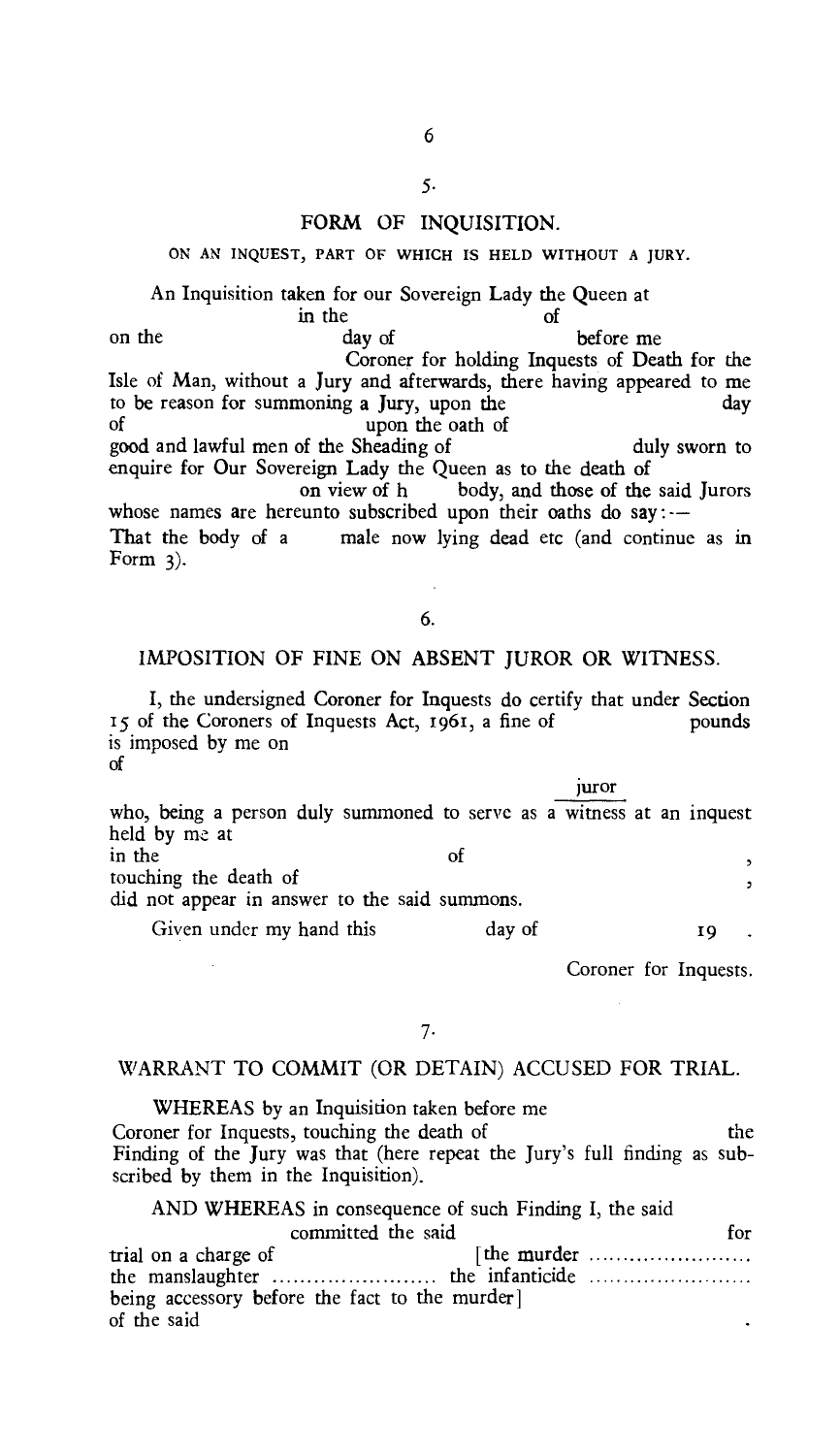This to command you to whom this Warrant is addressed to lodge the said of in the Isle of Man Gaol, there to be imprisoned by the Keeper of the Gaol as follows :—

Until h trial for the said offence, and h shall be discharged by due course of Law.

And for this the present Warrant shall be a sufficient authority to all whom it may concern.

Coroner for Inquests.

19 .

To: the Chief Inspector of Police or other person who is to execute this Warrant and to the Keeper of the Isle of Man Gaol.

This day of

#### 8.

#### RECOGNIZANCE OF ACCUSED AND SURETIES.

Be it remembered that on the day of 19 of the undersigned Principal Party to this Recognizance hereby binds himself to perform the following obligations, viz.: When thereunto lawfully required to surrender himself and appear at a Court of General Gaol Delivery when the charge in respect of which he has this day been committed by the Coroner for Inquests to take his trial is to be further inquired into and will not depart the court or this Isle without leave, and the said Principal Party, together with of and of the undersigned Suret , hereby severally acknowledge themselves bound

to forfeit to the Crown the sums following, viz.: the said Principal Party the sum of pounds, and the said Suret the sum<br>of pounds each in case the said Principal Party pounds each in case the said Principal Party fails to perform the foregoing obligation.

 Principal Party Surety Surety Taken before me at

day of Coroner for Inquests.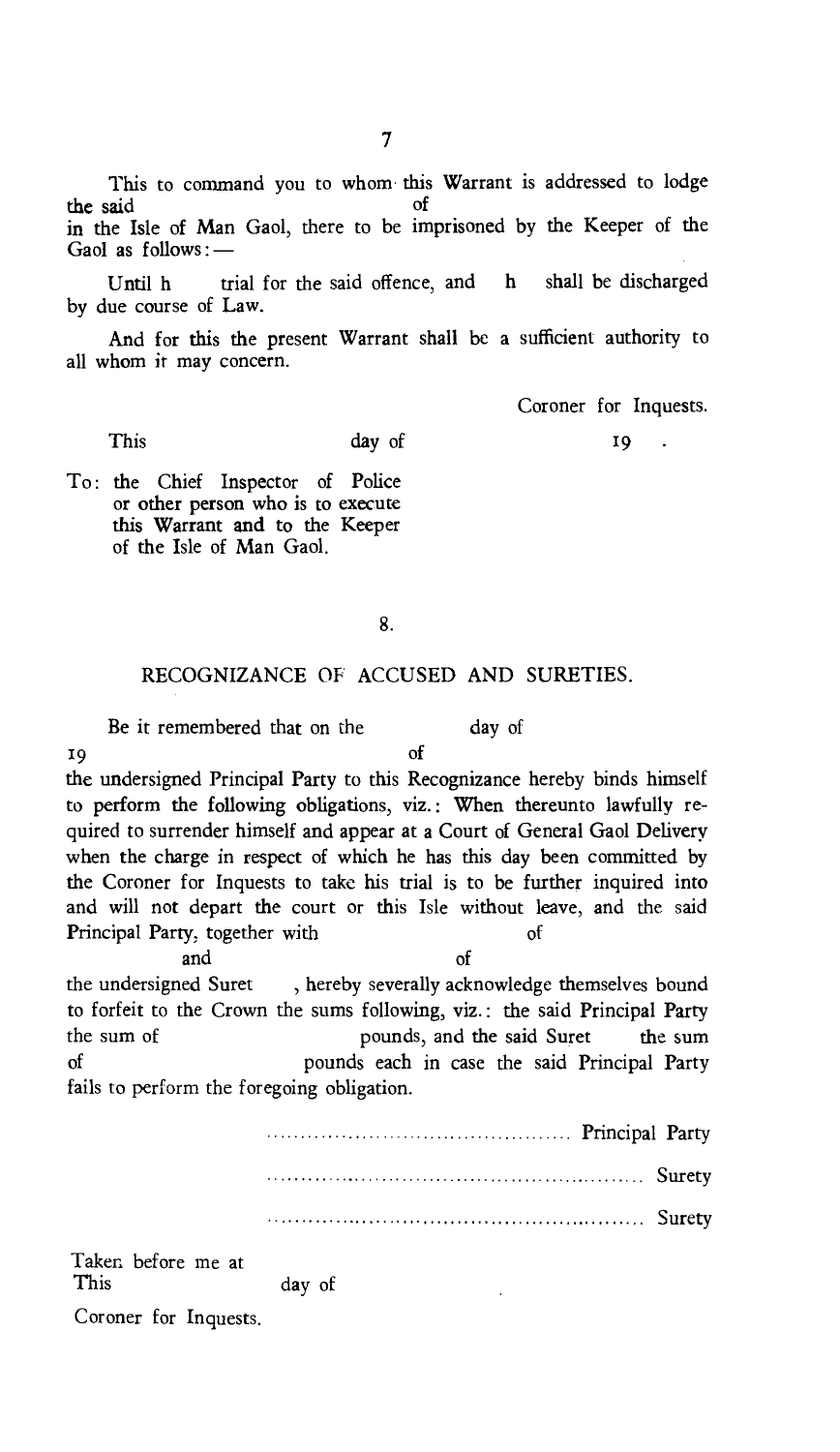#### RECOGNIZANCE — WITNESS. RECOGNIZANCE TO APPEAR.

| WHEREAS by an Inquisition taken before me                                |                              |                       |                             |  |  |  |  |
|--------------------------------------------------------------------------|------------------------------|-----------------------|-----------------------------|--|--|--|--|
| Coroner for Inquests this                                                |                              | day of                |                             |  |  |  |  |
|                                                                          | in the                       | of                    |                             |  |  |  |  |
| in the<br>touching the death of A<br>charged with<br>the manufacture.    |                              | $\mathbf{v}$          | B stands                    |  |  |  |  |
|                                                                          |                              | [the murder           |                             |  |  |  |  |
|                                                                          |                              |                       |                             |  |  |  |  |
| being accessory before the fact to the murder of the said A,             |                              |                       |                             |  |  |  |  |
| C hereby binds himself to perform the following obliga-                  |                              |                       |                             |  |  |  |  |
| tions, viz.: when thereunto lawfully required to appear at a Court of    |                              |                       |                             |  |  |  |  |
| General Gaol Delivery at                                                 | to give evidence of anything |                       |                             |  |  |  |  |
| he knows touching the death of the said A and will not                   |                              |                       |                             |  |  |  |  |
| depart the Court or this Isle without leave, or otherwise forfeit to the |                              |                       |                             |  |  |  |  |
| Crown the sum of                                                         |                              |                       |                             |  |  |  |  |
|                                                                          |                              |                       |                             |  |  |  |  |
| Taken before me this                                                     | day of                       | at                    |                             |  |  |  |  |
|                                                                          |                              |                       |                             |  |  |  |  |
| I certify that the said<br>obligation.                                   |                              |                       | has not performed the above |  |  |  |  |
|                                                                          |                              | Justice of the Peace. |                             |  |  |  |  |
|                                                                          |                              |                       |                             |  |  |  |  |

This day of

#### IO.

#### NOTICE OF TERMS OF RECOGNIZANCE FOR WITNESS.

| WHEREAS by an Inquisition taken before me                                                          |        |        |                                 |        |
|----------------------------------------------------------------------------------------------------|--------|--------|---------------------------------|--------|
| Coroner for Inquests this                                                                          |        | day of |                                 |        |
| at                                                                                                 | in the |        |                                 |        |
| touching the death of                                                                              |        |        |                                 | stands |
| charged with                                                                                       |        |        | [the murder                     |        |
|                                                                                                    |        |        |                                 |        |
| being accessory before the fact to the murder of the said                                          |        |        |                                 |        |
| TAKE NOTICE THAT you,                                                                              |        | Ωt     |                                 |        |
| $\mathbf{r}$ and $\mathbf{r}$ is a set of the set of the set of the set of the set of $\mathbf{r}$ |        |        | $D_{\text{max}}$ 1. $\ldots$ 1. |        |

are bound by Recognizance in the sum of Pounds entered<br>into this day before me Coroner for Inquests, to Coroner for Inquests, to appear (when thereunto lawfully required) at a Court of General Gaol<br>Delivery at the give evidence of anything you know to give evidence of anything you know<br>A, and will not depart the touching the death of the said Court or this Isle without leave.

If you comply with the condition of the said Recognizance then the said Recognizance to be void, or else stand in full force and virtue.

Dated this day of

 $\ddot{\phantom{a}}$ Coroner.

9.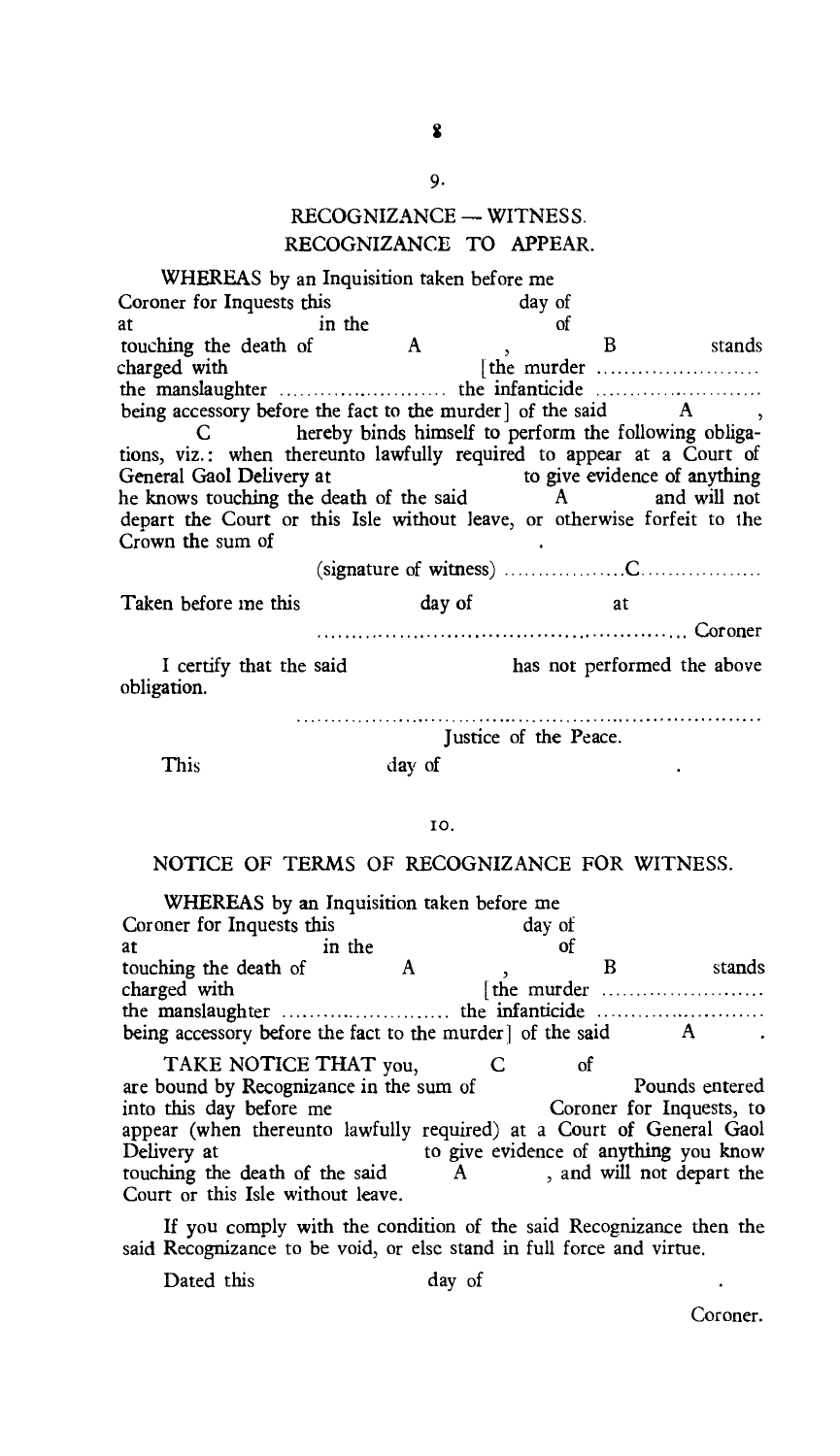#### NOTICE TO BE GIVEN TO A JURYMAN REQUIRED TO ATTEND AN ADJOURNED INQUEST WHEN THE DATE FIXED FOR THE ADJOURNED INQUEST HAS BEEN ALTERED.

*Isle of Man to Wit.* 

WHEREAS you of were on the day of the required by me to appear [conditionally on notice being sent to you] *at*  on at o'clock in the noon then and there to make further inquiry on behalf of Our Sovereign Lady the Queen touching the death of

THIS IS TO GIVE YOU NOTICE that you are not required to attend then, but that you are required [conditionally on further notice being sent to you] to attend at on

at o'clock in the noon. Dated this day of

Coroner.

#### 12.

#### NOTICE TO BE GIVEN TO A JURYMAN REQUIRED TO ATTEND AN INQUEST ADJOURNED UNTIL AFTER THE CONCLUSION OF CRIMINAL PROCEEDINGS WHEN THE CORONER DECIDES NOT TO RESUME THE INQUEST.

*Isle of Man to Wit.* 

WHEREAS you of of on the day of were on the day of required by me to appear [conditionally on notice being sent to you] at<br>o'clock on at o'clock in the noon then and there to make further enquiry on behalf of our Sovereign Lady the Queen touching the death of

THIS IS TO GIVE YOU NOTICE that the Inquest will not be resumed and that no attendance will be required of you.

Dated this day of

Coroner.

#### 13.

#### NOTICE TO BE GIVEN TO A JURYMAN REQUIRED TO ATTEND AN INQUEST ADJOURNED UNTIL AFTER THE CONCLUSION OF CRIMINAL PROCEEDINGS WHEN THE CORONER DECIDES TO RESUME THE INQUEST.

*Isle of Man to Wit.* 

WHEREAS you of<br>were on the day of were on the day of the required by me to appear [conditionally on notice being sent to you] at on at o'clock in the noon then and there to make further enquiry on behalf of our Sovereign Lady the Queen touching the death of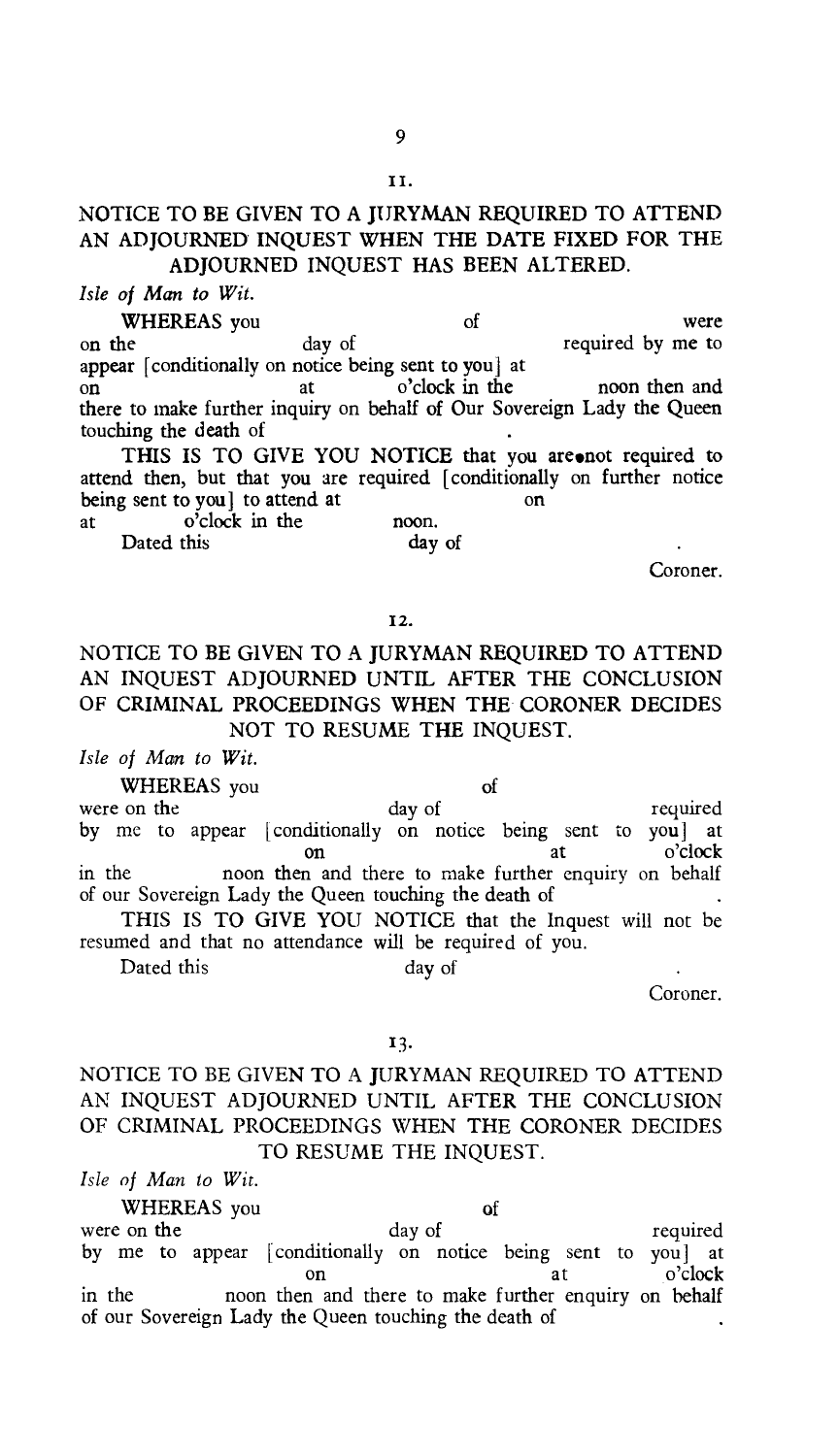THIS IS TO GIVE YOU NOTICE that you are required to attend<br>on at o'clock at on on at o'clock in the noon.

Dated this day of

Coroner.

#### 14.

### NOTICE TO BE GIVEN TO A WITNESS REQUIRED TO ATTEND AN ADJOURNED INQUEST WHEN THE DATE FOR THE ADIOURNED INQUEST HAS BEEN ALTERED.

*Isle of Man to Wit.* 

WHEREAS you of were on the day of the day of the required by me to appear [conditionally on notice being sent to you] at on at o'clock in the noon then and there to give evidence touching the death of

THIS IS TO GIVE YOU NOTICE that you are not required to attend then, but that you are required [conditionally on further notice being sent to you] to attend at on at o'clock in the noon. Dated this day of

Coroner.

#### 15.

#### NOTICE TO BE GIVEN TO A WITNESS REQUIRED TO ATTEND AN INQUEST ADJOURNED UNTIL AFTER THE CONCLUSION OF CRIMINAL PROCEEDINGS WHEN THE CORONER DECIDES NOT TO RESUME THE INQUEST.

*Isle of Man to Wit.* 

WHEREAS you of were<br>on the day of the required by me required by me to appear ] conditionally on notice being sent to you] at on at o'clock in the noon then and there to give evidence touching the death of

THIS IS TO GIVE YOU NOTICE that the Inquest will not be resumed and that no attendance will be required of you.

Dated this day of

Coroner.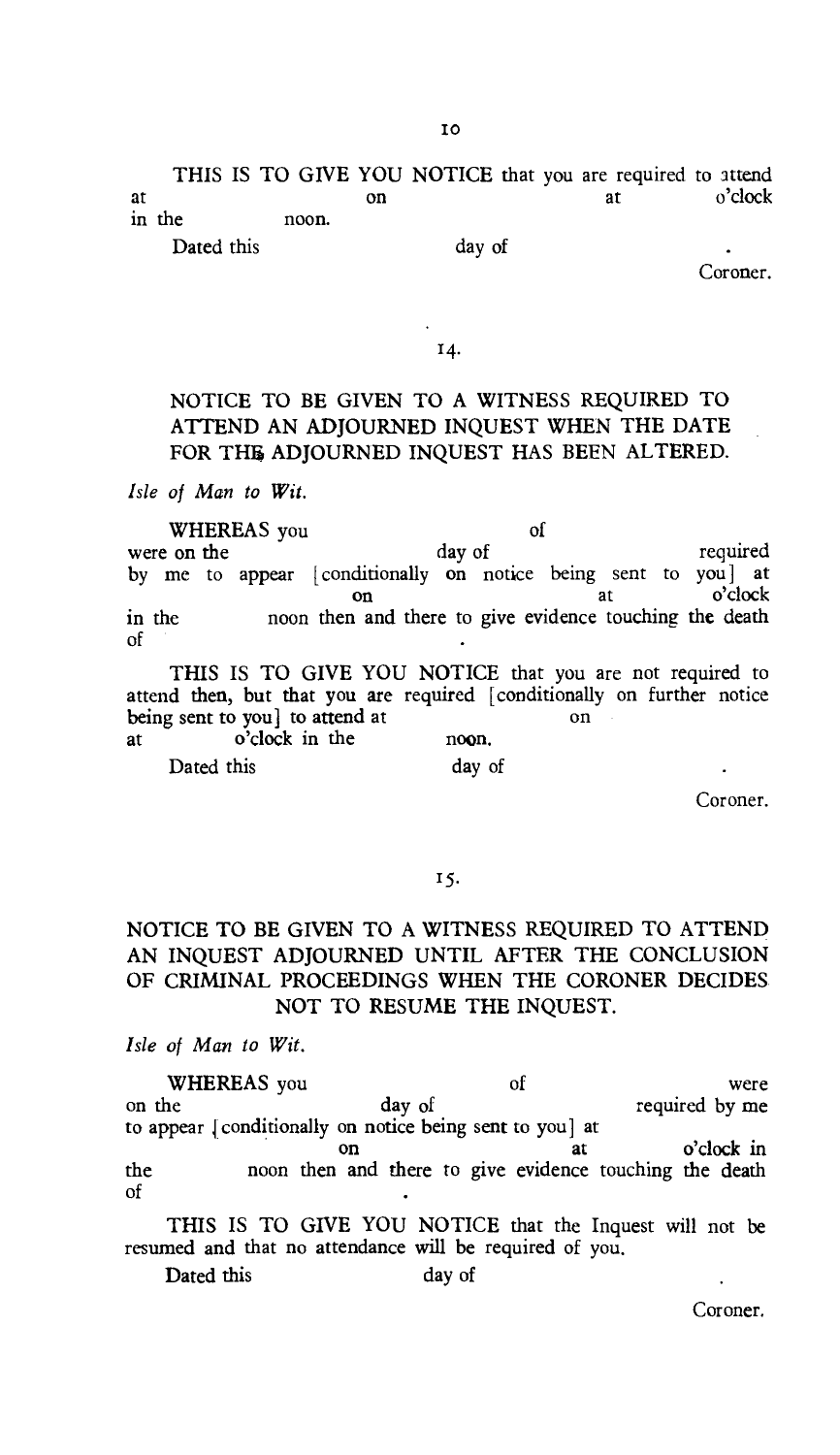#### NOTICE TO BE GIVEN TO A WITNESS REQUIRED TO ATTEND AN INQUEST ADJOURNED UNTIL AFTER THE CONCLUSION OF CRIMINAL PROCEEDINGS WHEN THE CORONER DECIDES TO RESUME THE INQUEST.

*Isle of Man to Wit.* 

WHEREAS you day of the vere were<br>he required by me on the day of required by me to appear [conditionally on notice being sent to you] at on at o'clock in the noon then and there to give evidence touching the death of THIS IS TO GIVE YOU NOTICE that you are required to attend<br>o'clock

at o'clock on at o'clock in the noon. Dated this day of

#### Coroner.

#### *17.*

#### CORONER'S ORDER FOR BURIAL.

I, the undersigned, Coroner for the district of in the Isle of Man, do hereby authorise the burial of the body of

aged about late of whose death was reported to me on and whose body has been viewed by me<sup>\*</sup> and by the inquest jury]. Strike out if inapplicable.

Witness my hand this day of

Coroner.

(The detachable portion of this Form is to be completed in the manner prescribed under the Civil Registration and Dissenters' Marriage Act, 1933.)

#### i8.

#### CORONER'S ORDER TO CONVENE JURY.

*Isle of Man to Wit.* 

By virtue of my Office, in Her Majesty's name, I charge and command you that on sight hereof you Summon and convene seven men from the Jurors list of your Sheading compiled under the Jury Act, 1960, personally to be and appear before me at in the of on the day of<br>
o'clock and to attend and<br>
o'clock and to attend and

and to attend and be sworn as Jurors upon an Inquest to enquire into the cause of the death of